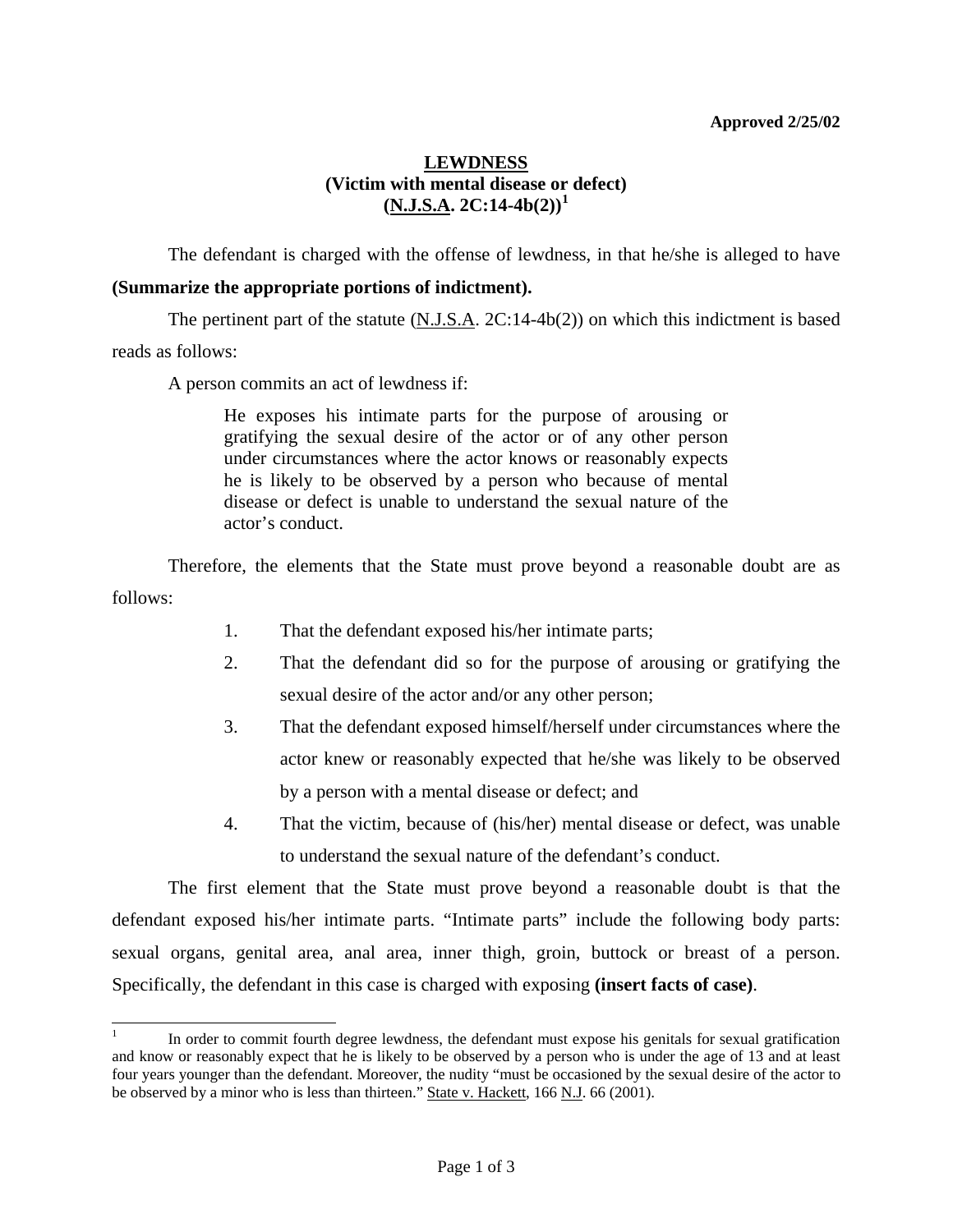The second element that the State must prove beyond a reasonable doubt is that the defendant acted with the purpose of arousing or gratifying the sexual desire of himself/herself or any other person. **(If charge is related to gratifying another, insert specifically alleged facts)**.

 A person acts purposely with respect to the nature of his/her conduct or a result thereof if it is a person's conscious object to engage in conduct of that nature or to cause such a result. A person acts purposely with respect to attendant circumstances if a person is aware of the existence of such circumstances or a person believes or hopes that they exist. One can be deemed to be acting purposely if one acts with design, with a purpose, with a particular object, if one really means to do what he/she does.<sup>[2](#page-0-1)</sup>

 Purpose is a condition of the mind that cannot be seen and that can often be determined only from inferences from conduct, words or acts. It is not necessary for the State to produce a witness to testify that the defendant stated that he/she acted with a particular state of mind. It is within your power to find that proof of purpose has been furnished beyond a reasonable doubt by inferences that may arise from the nature of the acts and circumstances surrounding the conduct in question. The third element that the State must prove beyond a reasonable doubt is that the defendant knew or reasonably expected that he/she was likely to be observed by a person who because of mental disease or defect is unable to understand the sexual nature of the defendant's conduct.<sup>[3](#page-1-0)</sup> Here, the State alleges **(Insert applicable facts)**.

 A person acts knowingly with respect to the nature of his/her conduct or the attendant circumstances if a person is aware that his/her conduct is of that nature, or that such circumstances exist or a person is aware of a high probability of their existence. A person acts knowingly with respect to a result of his/her conduct if a person is aware that it is practically certain that his/her conduct will cause such a result. One is said to act knowingly if one acts with knowledge, if one acts consciously, if he/she comprehends his/her acts.<sup>[4](#page-1-1)</sup>

<sup>&</sup>lt;sup>2</sup> N.J.S.A. 2C:2-2b(1).

<span id="page-1-0"></span><sup>3</sup> The mental element accompanying the defendant's act is a critical part of this offense. The State must prove beyond a reasonable doubt that the defendant knew or reasonably expected that (he/she) was likely to be observed by non-consenting persons who could be affronted or alarmed. State v. Zeidell, 154 N.J. 417, 430 (1998).

<span id="page-1-1"></span><sup>4</sup> N.J.S.A. 2C:2-2b(2)